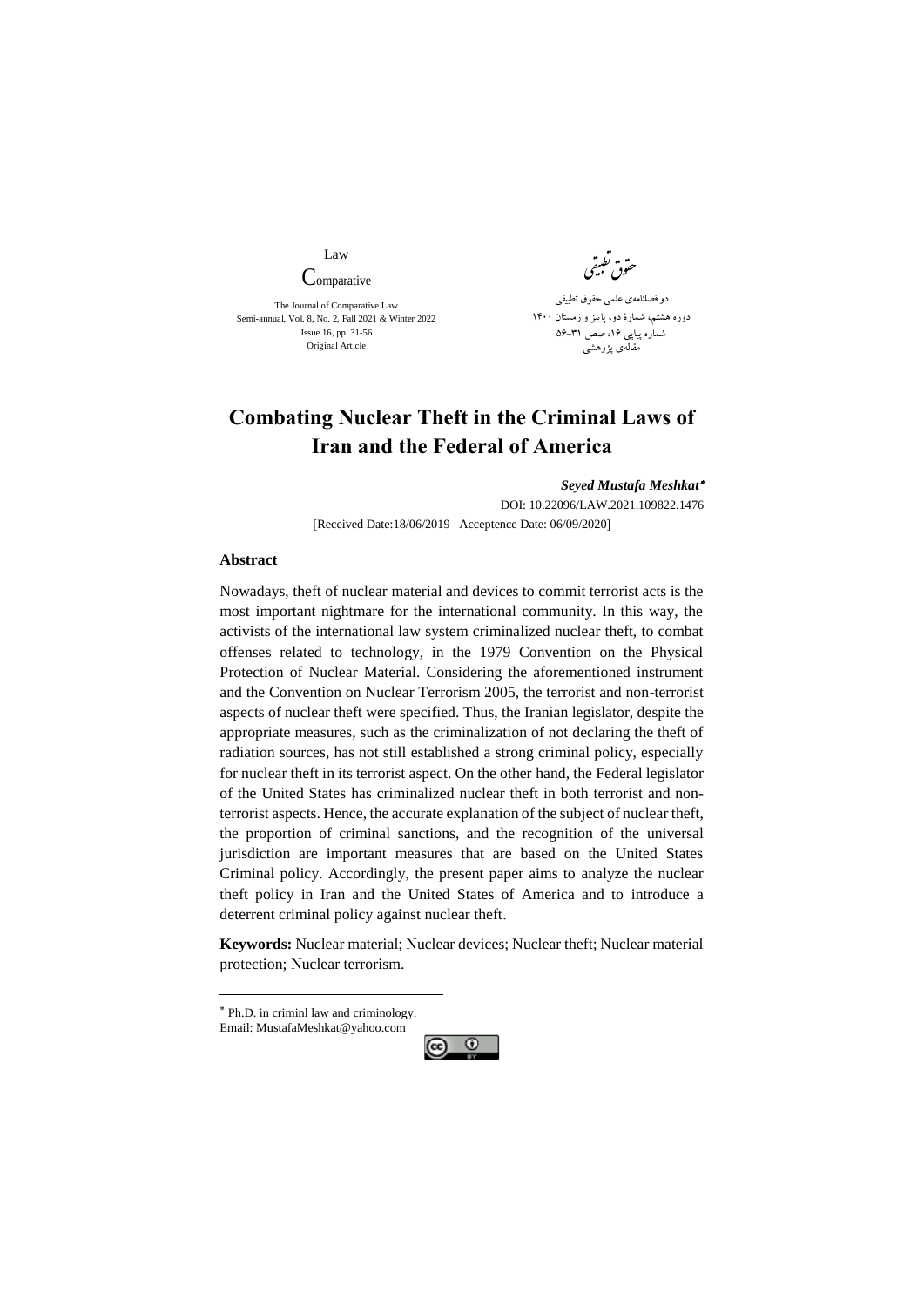12 Abstract & Bibliographies in English

## **Bibliography**

## *A) Books and Articles*

- Abdullahi, Mohsen & Jamal Khandan Kouchaki (2017). "The Exception of Terrorism in the Immunity Laws of Iran, the United States and Canada", *Journal of Legal Research*, No. 77, pp. 265-291. [In Persian]
- Abdullahi, Mohsen & Jamal Khandan Kouchaki (2017)."The Exception of Terrorism in the Immunity Laws of Iran, the United States and Canada", *Journal of Legal Research*, No. 77, pp. 265-291. [In Persian]
- Ajluni, Abdul Wal, Mohammad Alsaad, Musa Al-Asiri Al-Anoud (2014). "Controlling the Illicit Trafficking in Nuclear Material for Terrorist Purposes", translated by Mehdi Mikaeli and Ali Fathpour Pakzad, *Journal of International Police Studies*, No. 20, pp. 136-147. [In Persian]
- Bassiouni, M.Cherif. (2008). *International Criminal Law: Sources, Subjects and Contents*, Leiden: Martinus Nijhoff Publishers.
- Bennett, Paige. A. and Oza, Umesh (2015). *Diagnostic Imaging: Nuclear Medicine*, Amsterdam: Elsevier Health Sciences.
- Bernhard, John, Kenneth C. Brill, Anita Nilsson, and Shin Chang-Hoon. (2015). "International Convention on Nuclear Security," Washington, D.C.: Nuclear Security Governance Experts Group.
- Foroughi, Fazlollah (2008). "Comparative study of the principle of universal jurisdiction in German and American criminal law", *Journal of Private Law Studies*, No. 2, pp. 261-284. [In Persian]
- Fuerst, Zachary A., and Robert S. Bean (2017). "Nuclear Waste Ecological Safety & Security: Continuity of Knowledge and the Geological Repository." *GSTF Journal of Engineering Technology (JET)* Vol. 4. No. 3. pp. 1-7.
- Gardner, Thomas J. and Terry M. Anderson (2014). *Criminal Law*, Boston: Cengage Learning.
- Ghanikolahloo, Keyvan (2009). *Nuclear Terrorism*, First Edition, Tehran: Khorsandi. [In Persian]
- Golduzian, Iraj (2014), *Mohhasha of the Islamic Penal Code with new amendments and additions*, seventh edition, Tehran: Majd. [In Persian]
- Hedayati Chenani, Rahman (2018). "Methods of combating smuggling of nuclear weapon and materials according to Iranian law and international instruments", *Journal of Political Science Studies, Law and Jurisprudence*, No. 1, pp. 110 to 123. [In Persian]
- Herbach, Jonathan (2015). "Reinforcing the Three Pillars: How Nuclear Security Efforts Underwrite the Strength of the Non-Proliferation Regime." In paper, *Nuclear Disarmament, Non-Proliferation, and Energy: Fresh Ideas for the Future symposium*. pp. 1-15.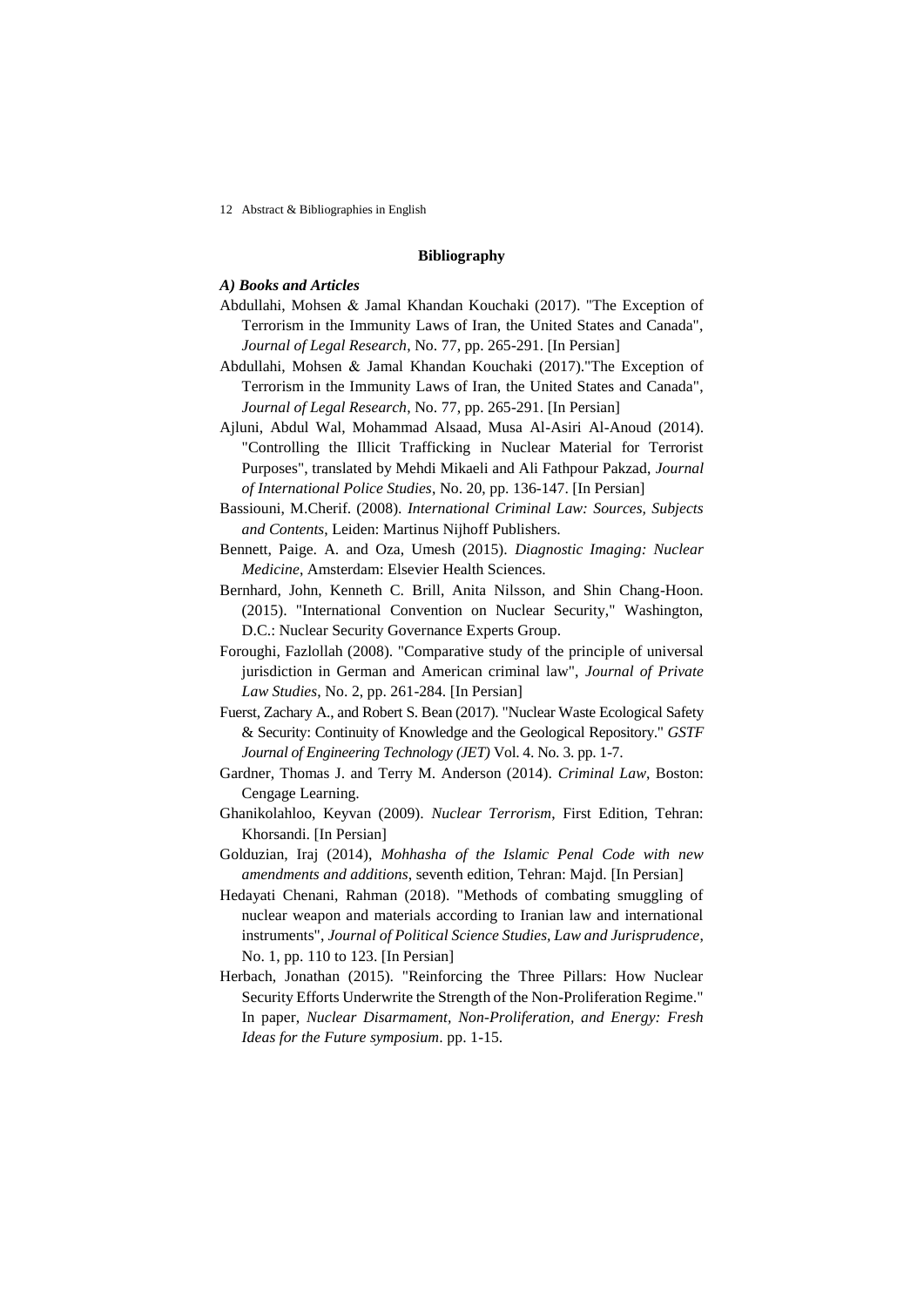- Hess, Kären M., Christine Hess Orthmann, and Henry Lim Cho (2016). *Introduction to Law Enforcement and Criminal Justice*, Boston: Cengage Learning.
- John M. Scheb. (2004), *Selection of Legal Texts of American Criminal Law*, translated by Amir Samavati Pirooz, first edition, Tehran: Negah Bayyeneh. [In Persian]
- Khripunov, Igor, and Dmitriy Nikonov, eds (2012). *Legal Framework for Strengthening Nuclear Security and Combating Nuclear Terrorism*, Amsterdam: IOS Press.
- Koelzer, Winfried (2005). *Glossary of Nuclear Terms*, Karlsruhe: Forschungszentrum.
- Maskun, Alma Manuputty, S. M. Noor, and Juajir Sumardi (2014). "Legal's Standing of Cyber Crime in International Law Contemporary", *Journal of Law*, Policy and Globalization. No. 22. pp. 128-133.
- Meshkat, Seyed Mustafa, Ramezani, Ahmad, Sohrab Salahi & Maryam Moradi (2018) "Analysis of nuclear sabotage in the national criminal justice system with an approach to the laws of some other countries", *Journal of Parliament and Strategy*, No. 95, pp. 59-94. [In Persian]
- Mir Muhammad Sadeghi, Hussein (1997), "Theft in the legal systems of Iran and the United Kingdom, *Judicial Journal*, No. 3, pp. 9-13. [In Persian]
- Mirzaei, Muhammad, Ghanikolahloo, Keyvan & Meysam, Shirkesh (2017). "Nuclear Terrorism and Related Crimes in the Light of International instruments", *Journal of International Police Studies*, No. 32, pp. 9-35. [In Persian]
- Namamian, Peyman & Ghafoor Khoueini (2017). "Feasibility for the Establishment of the International Criminal Court; Challenges, Strategies and Achievements ", *Strategy Magazine*, No. 82, pp. 129-160. [In Persian]
- National Research Council. (2006). Protection, Control, and Accounting of Nuclear Materials: International Challenges and National Programs: Workshop Summary, Washington, D.C.: National Academies Press.
- Sartipy, Hussein & Hojjatzadeh, Alireza (2013), *Nuclear Security Law*, First Edition, Tehran: Mizan. [In Persian]
- Shambiati, Houshang (2014). *Specific Criminal Law (2) Crimes against property and ownership*, second edition, Tehran: Majd. [In Persian]
- Thakur, Ramesh (2016). *The United Nations, Peace and Security: From Collective Security to the Responsibility to Protect*, Cambridge: Cambridge University Press.